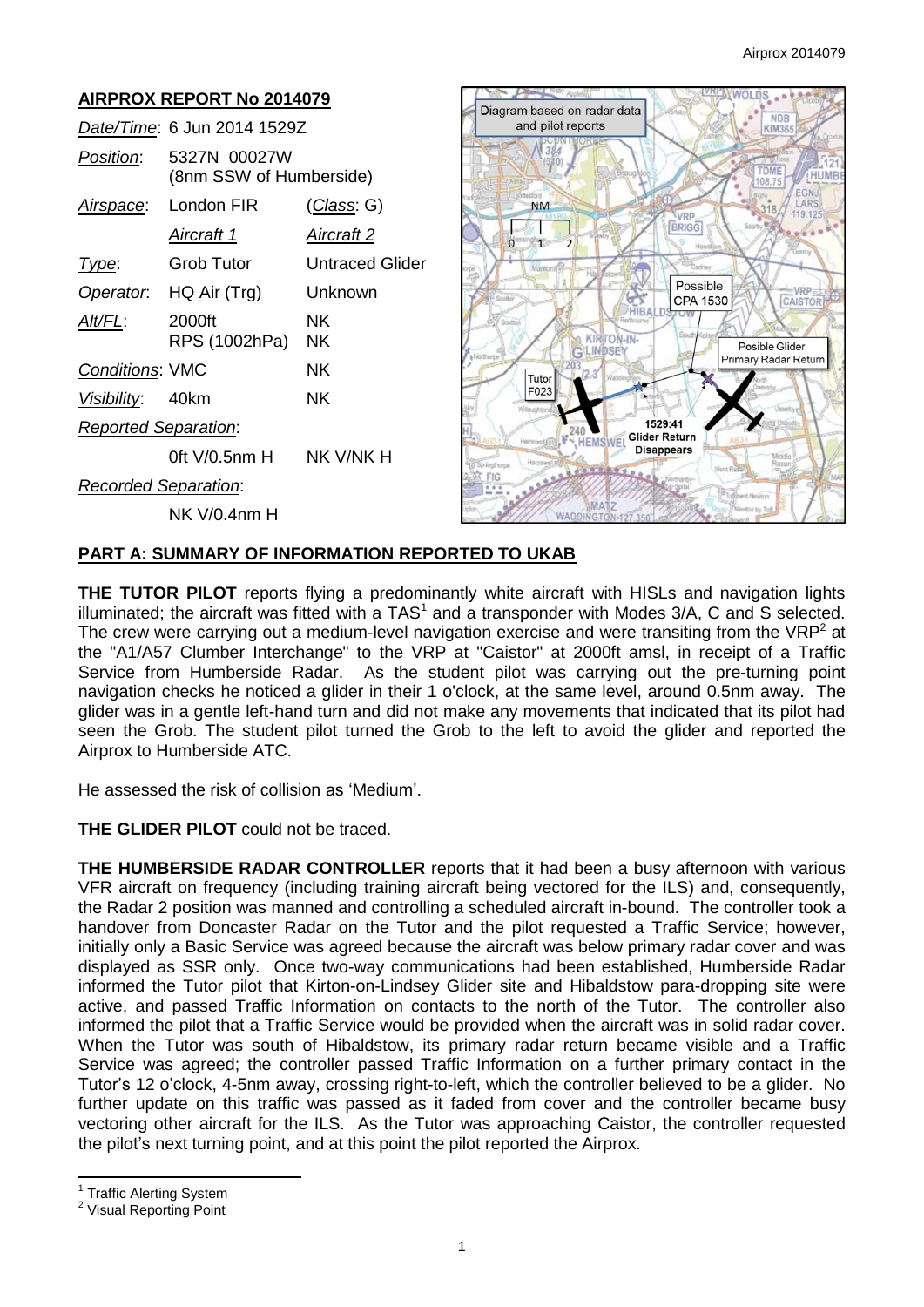# **Factual Background**

The weather at Humberside at 1520 was recorded as:

EGNJ 061520 12011 090V150 9999 FEW046 21/11 1013

### **Analysis and Investigation**

# **CAA ATSI**

The Radar controller had delegated the control of two inbounds to the Radar 2 controller and the Support controller took a handover on the Tutor which was coordinated with the Radar controller.

At 1527:00 the Tutor contacted Humberside radar:

- Tutor *"Humberside Approach good afternoon (Tutor)c/s on handover"*
- ATC *"(Tutor)c/s Humberside Radar good afternoon identified Basic Service at the moment have you in secondary radar contact only, Hibaldstow and Kirton Lindsey gliding sites both active today"*
- Tutor *"That's copied (Tutor)c/s Basic Service"*
- ATC *"Upgrade you shortly once I get primary radar contact"*
- Tutor *"Roger (Tutor)c/s"*

ATC *"You got 3 or 4 primary contacts just to the north of your Kirton Lindsey area"* 

This last transmission was not acknowledged by the Tutor pilot and the controller was then occupied with a heavy RTF workload.

At 1528:49, the Radar controller advised, *"(Tutor)c/s identified reduced Traffic Service base of surveillance cover traffic 12 o'clock 4 miles right left no height information possible glider traffic"*. This transmission was not acknowledged by the Tutor pilot and another aircraft then started to transmit and RTF loading remained high – Figure 1.



Figure 1 – extract from the Humberside radar recording 1528:49

At 1529:32 the glider had faded from the Humberside radar and any intermittent returns are likely to have been masked by the 8nm-from-touchdown radar marker - Figure 2.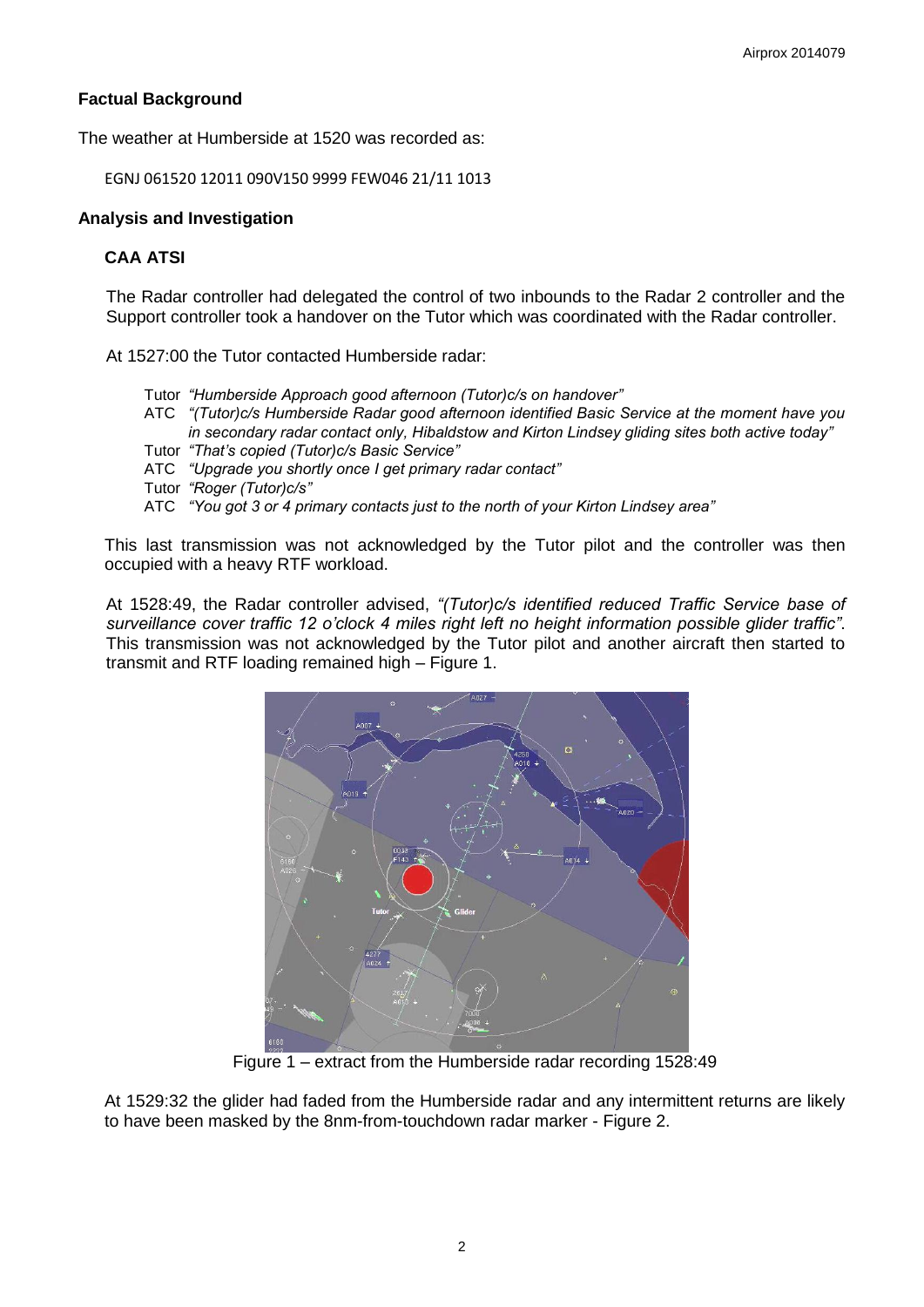

Figure 2 – extract from the Humberside radar recording 1529:32

At 1530:05 a full view of the Radar controller's radar screen is shown at Figure 3 and an intermittent return can briefly be seen coincident with the 8 mile marker and in the Tutor's 2 o'clock at a range of 0.7nm.



Figure 3 – extract from the Humberside radar recording 1530:05

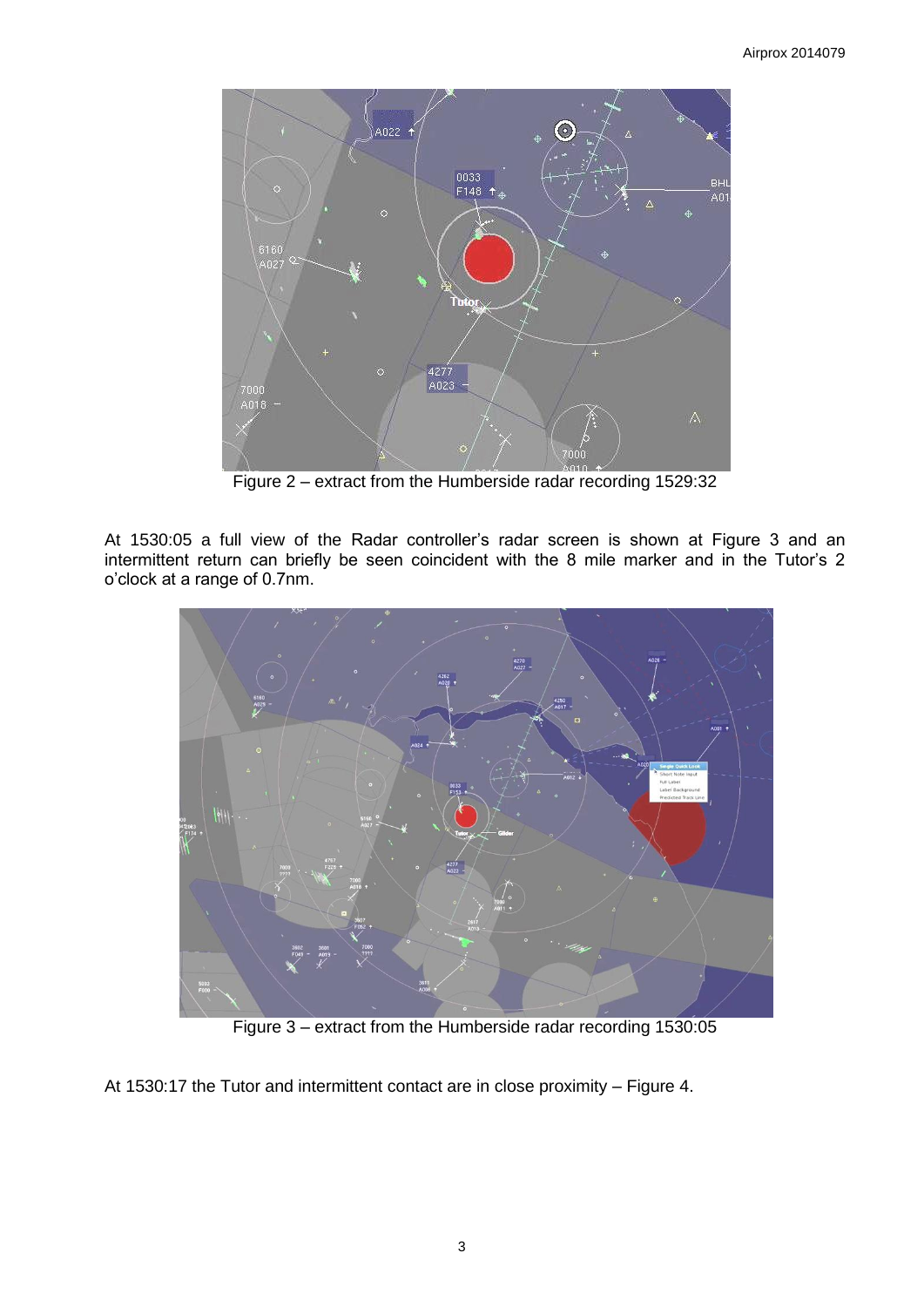

Figure 4 – extract from the Humberside radar recording 1530:17

The expanded range extracts taken at 1530:23 (Figure 5) and at 1530:27 (Figure 6) showed that the glider passed just to the south of the Tutor as they passed abeam.



Figure 5 – extract at 1530:23 Figure 6 – extract at 1530:27

The Tutor pilot's written report recalled that the Glider was in a left turn and the Tutor broke to the left. At 1531:12 the Tutor pilot transmitted, *"Er Humberside (Tutor)c/s message"*. The call was not answered and an inbound aircraft then occupied the frequency and reported established on the localiser before being advised to continue the approach. At 1531:33 the Tutor pilot transmitted again, *"Humberside (Tutor)c/s"* but the controller became occupied passing Traffic Information to the aircraft on final approach together with missed approach instructions and then transmitted to other aircraft. At 1533:03 the following RTF exchange occurred:

- ATC *"(Tutor)c/s request your next turning point after Caistor"*
- Tutor *"(Tutor)c/s will be heading due south to on top Coningsby to Swineshead Bridge"*
- ATC *"(Tutor)c/s Roger"*
- Tutor *"And (Tutor)c/s need to report an AIRPROX"*
- ATC *"(Tutor)c/s er roger can you do that when you land or do you want to do that now"*
- Tutor *"Er I can carry it out when I land no problem"*
- ATC *"Er roger what was it just out of interest there's nothing showing on radar"*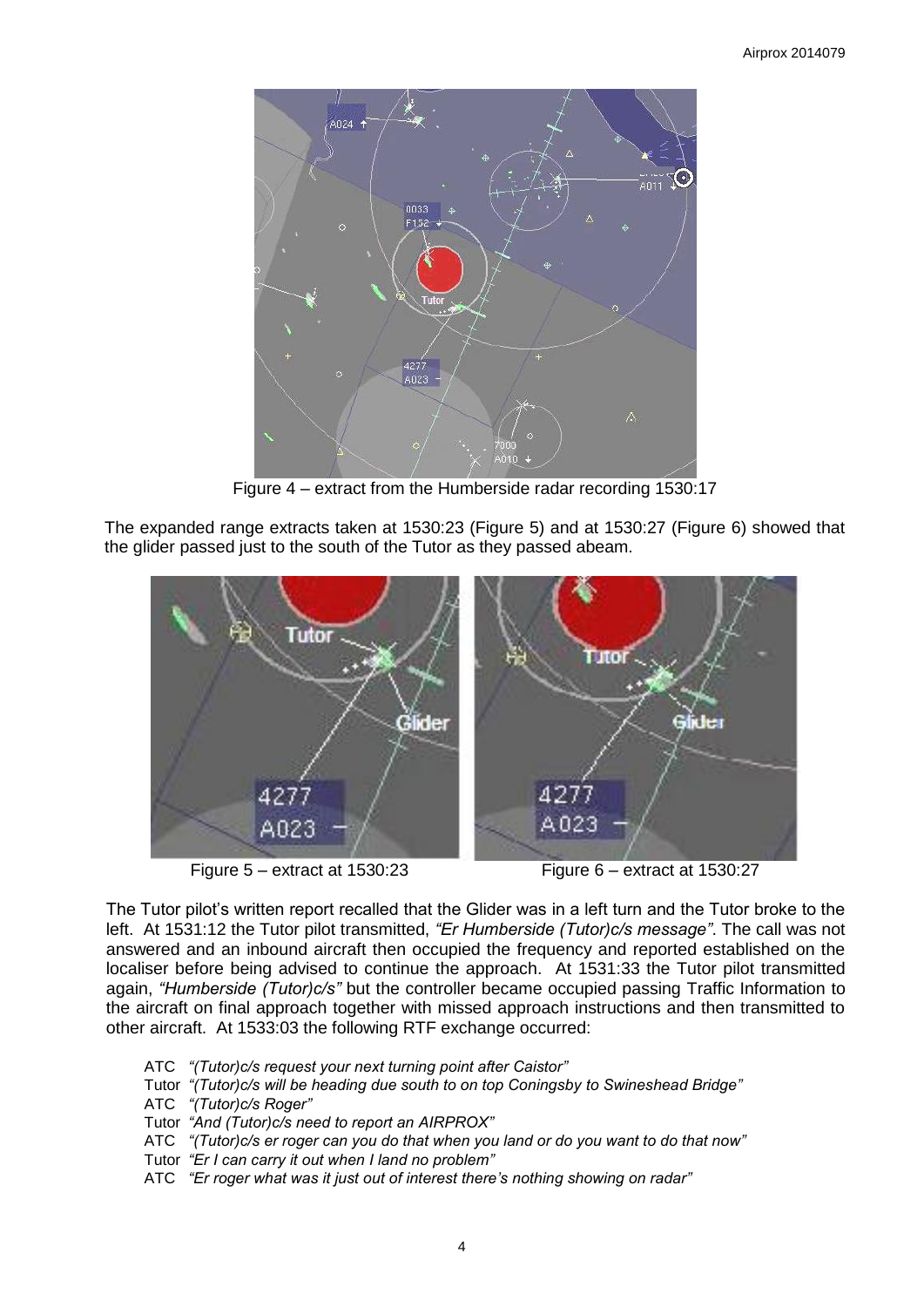Tutor *"It was a glider (Tutor)c/s"*

- ATC *"Is this in your current position"*
- Tutor *"It was about 3 miles to the west of our current position"*
- ATC *"Ah roger it was noted that Hibaldstow and Kirton Lindsey glider sites were active today"*
- Tutor *"Ah yeah happy with that it's just that they we were well to the east of the gliding sites when we passed it head to head (Tutor)c/s*
- ATC *"Roger are you turning south this time cos I've got a C130 climbing out you seem to be turning north at this time"*
- Tutor *"Yeah just carrying out an orbit and we will be heading south (Tutor)c/s".*

The Tutor was transferred to Coningsby Radar on frequency 120.8MHz

The ATSU investigation report indicated that the Radar controller acknowledged that he should have asked the Tutor pilot if he had copied the Traffic Information but reasoned that due to his workload and priorities of aircraft being vectored for instrument approaches and management of the KIM (NDB) hold along with other RTF users occupying the frequency, the moment passed. The Radar controller indicated that he had checked back on the Tutor visually but that the primary contact on which he had previously provided Traffic Information, had disappeared and so no update was given. The ATSU reviewed the local radar recording and reported:

'*On reviewing the radar recording and closely studying the primary contact (glider) the investigating officer saw the glider fuse with the 8-mile marker point to runway 02, which is displayed on the radar screen, making it extremely difficult to differentiate between the two before disappearing and reappearing; therefore, it is possible that the controller did check on the Tutor but at the time of diverting his attention the glider had faded from the radar picture or was obscured by the 8-mile marker. The glider reappeared when in close proximity to the Tutor, the contacts seemed to merge on the recording and re-appear without much deviation from their courses.*'

The ATSU completed a comprehensive investigation and recommended a review of their MATS Part 2 regarding the division of traffic between radar controllers, and also issued a Standards Bulletin highlighting the necessity of a readback of Traffic Information.

#### **Analysis**

The Tutor was operating at 2300ft and initially in receipt of a Basic Service and then a reduced Traffic Service due to flying near the base of primary radar coverage.

CAP774, Flight Information Services, Chapter 3 (Traffic Service), paragraphs 3.1 and 3.5, state:

'*A Traffic Service is a surveillance based ATS, where in addition to the provisions of a Basic Service, the controller provides specific surveillance-derived traffic information to assist the pilot in avoiding other traffic. Controllers may provide headings and/or levels for the purposes of positioning and/or sequencing; however, the controller is not required to achieve deconfliction minima, and the avoidance of other traffic is ultimately the pilot's responsibility.*

*The controller shall pass traffic information on relevant traffic, and shall update the traffic information if it continues to constitute a definite hazard, or if requested by the pilot. However, high controller workload and RTF loading may reduce the ability of the controller to pass traffic information, and the timeliness of such information*.'

On initial contact, whilst under a Basic Service, the controller had passed generic Traffic Information on gliding activity at Hibaldstow and Kirton-in-Lindsey, which the Tutor pilot acknowledged. The controller then added information about 3 or 4 contacts in the Kirton Lindsey area which the Tutor pilot did not acknowledge.

At the point when the Radar controller upgraded the level of service to a Traffic Service (albeit reduced), he also passed specific traffic information regarding the Glider, neither of which was acknowledged by the Tutor pilot. The Radar controller did not challenge the Tutor pilot to obtain a read-back, likely due to the RTF loading .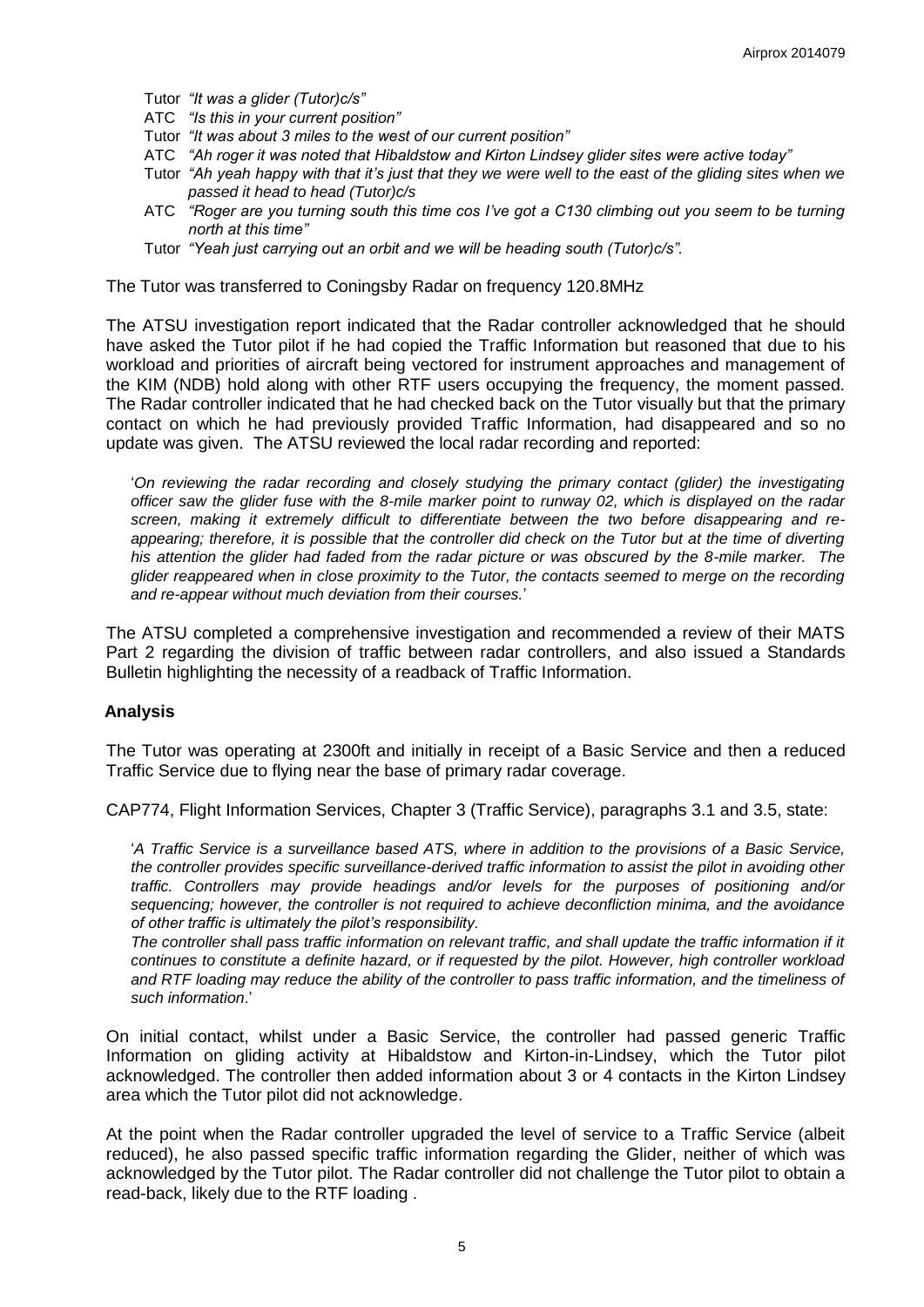The radar return from the Glider was intermittent. The Radar controller was aware of the radar contact (likely a Glider) having passed specific Traffic Information, but the controller reported that when he subsequently checked to update the information, the contact had faded (Figure 2). Any subsequent radar returns may have been masked by the 8nm marker on the radar. When the Glider appeared again (Figure 3), it was not observed by the controller who was likely prioritising his workload.

The controller's workload and RTF loading were high and his priorities and focus at the time were with the aircraft on final approach. Two other arrivals had been delegated to the supporting Radar 2 controller. It is not clear why traffic on the ILS had not also been delegated to Radar 2 and the unit has recommended a review of the division of traffic between radar controllers.

### **UKAB Secretariat**

The aircraft were converging so the Tutor, as the powered flying machine, was required to give way to the glider $3$ , which he did.

### **Comments**

### **HQ Air Command**

Whilst the R/T traffic was particularly busy, it is disappointing that the Tutor captain did not acknowledge the Traffic Information passed by Humberside on 2 occasions. Whether the Traffic Information had been assimilated cannot be determined; as the Humberside controller had little capacity or opportunity to confirm receipt of the earlier transmissions, the 2 aircraft proceeded into proximity. This incident highlights the value of continuing to monitor Traffic Information during all aspects of the sortie, so allowing the captain to build a dynamic mental picture of the positions of other airspace users in the vicinity.

#### **Summary**

An Airprox was reported 8nm south-southwest of Humberside Airport, in Class G, between a Grob Tutor and an untraced Glider. The Tutor was operating on a VFR training exercise and was in receipt of a reduced Traffic Service from Humberside Radar. Traffic Information was passed to the Tutor pilot on potential glider contacts in his vicinity. The Radar controller's workload was assessed as high, and the relief controller was assisting as Radar 2, together with an additional Support controller assisting with coordination.

# **PART B: SUMMARY OF THE BOARD'S DISCUSSIONS**

Information available included reports from the pilots of both aircraft, transcripts of the relevant RT frequencies, radar photographs/video recordings, reports from the air traffic controllers involved and reports from the appropriate ATC and operating authorities.

Board members observed that it was very likely that the aircrew and air traffic controllers were working hard throughout the sequence of events in what was a busy section of airspace at the time. The Humberside Radar controller had passed generic Traffic Information to the Tutor pilot on potential glider radar returns in his vicinity, but it was not clear if the pilot had assimilated the information. Whilst the Board agreed that the cause was that the Tutor crew had seen the glider late, there had been time for them to take effective avoiding action, and they had, in the end, achieved a CPA of 0.4nm. Members agreed that this was not much below normal standards acceptable for aircraft of these types and speeds, and the degree of risk was therefore classified as Category C – effective and timely actions were taken to prevent the aircraft colliding.

 $\overline{a}$ 

<sup>&</sup>lt;sup>3</sup> Rules of the Air 2007, Rule 9, Converging